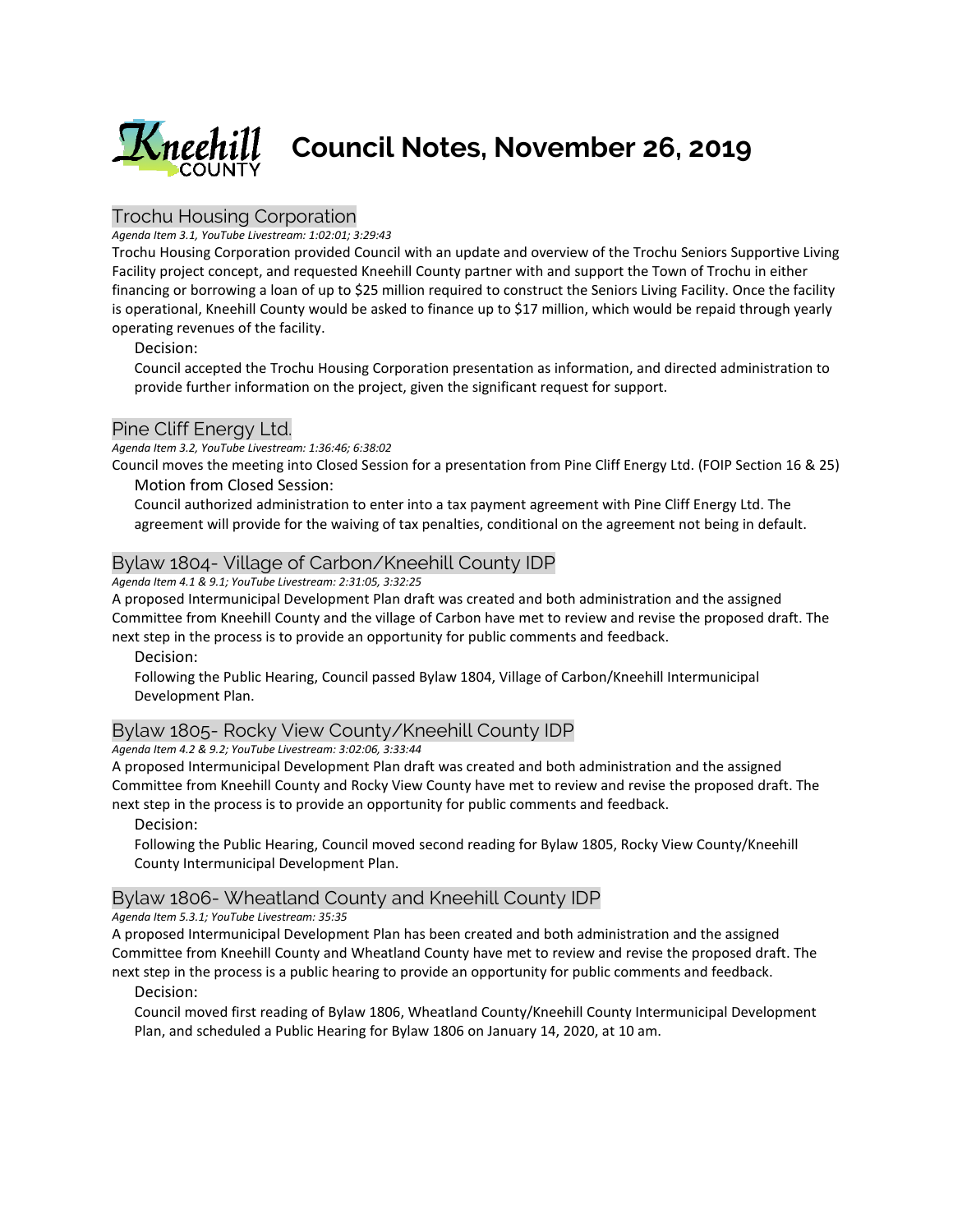## Subdivision Extension Request

*Agenda Item 5.3.2; YouTube Livestream: 37:55*

Due to setbacks preventing the finalization of conditions for subdivision KNE180122A, the applicant has requested an extension to meet the approval conditions.

Decision:

Council granted an extension until November 1, 2020, for subdivision file KNE180122 to meet conditions of approval.

#### Council Attendance to ASB Conference

*Agenda Item 5.4.1; YouTube Livestream: 40:45*

Per Policy 3-8, Council must authorize the attendance of any non-Agricultural Service Board Member to attend the 2020 ASB Conference.

#### Decision:

Council authorized all non-Agricultural Service Board members of Council to attend the 2020 ASB Provincial Conference.

## Bank Reconciliation- July to September 2019

*Agenda Item 6.1; YouTube Livestream: 43:18*

The Bank Reconciliation has been completed for July to September, 2019. As of September 30, 2019 the existing GIC's have matured and will be reinvested to maximize interest earnings.

#### Decision:

Council received the July to September 2019 Bank Reconciliation Report for information.

## Quarterly Financial Report

*Agenda Item 6.2; YouTube Livestream: 45:13*

In April of 2019, Council made the motion to discontinue the Ag Services Rental Program, donating the scales and cattle chute to the local 4-H district, and disposing of the remainder of equipment through a local equipment bid. As the equipment sold was originally funded from the reserve, administration recommends that the sale proceeds be transferred back to that reserve.

Decision:

Council authorized the equipment sale proceeds of \$88,530 to be contributed to the Capital Equipment Plan Reserve, and received the Quarterly Financial Report from January to September 2019 for information. The full Quarterly Financial Report is available in the Council package.

#### 2019 Christmas Closure

*Agenda Item 8.1; YouTube Livestream: 52:34*

In following the guidelines of the Human Resources Policy, Kneehill County will be closed Wednesday, December 25, 2019 through to Thursday, January 2, 2019 at 8:30 a.m. In the past, the Kneehill County office has also been closed at noon on December 24th.

#### Decision:

Council approved closing the Kneehill County office at noon on Tuesday, December 24, with the Christmas closure to continue starting Wednesday, December 25 through to Thursday, Jan 2, 2020, at 8:30 am.

## Community Grant Extension

*Agenda Item 8.2; YouTube Livestream: 55:13*

Administration received a request from the Hesketh Community Hall Association asking for an extension on the Community Grant they received in March of 2018, to replace and repair the kitchen ceiling of the Hesketh Community Hall in the amount of \$4,800.00. Per policy, if an organization is unable to use the funds they received through the Grant program within a year, they must request an extension.

Decision:

Council approved an extension to the Hesketh Community Hall for their Community Grant project, to July 30, 2020.

For information on this publication, contact Communications Officer at communications@kneehillcounty.com